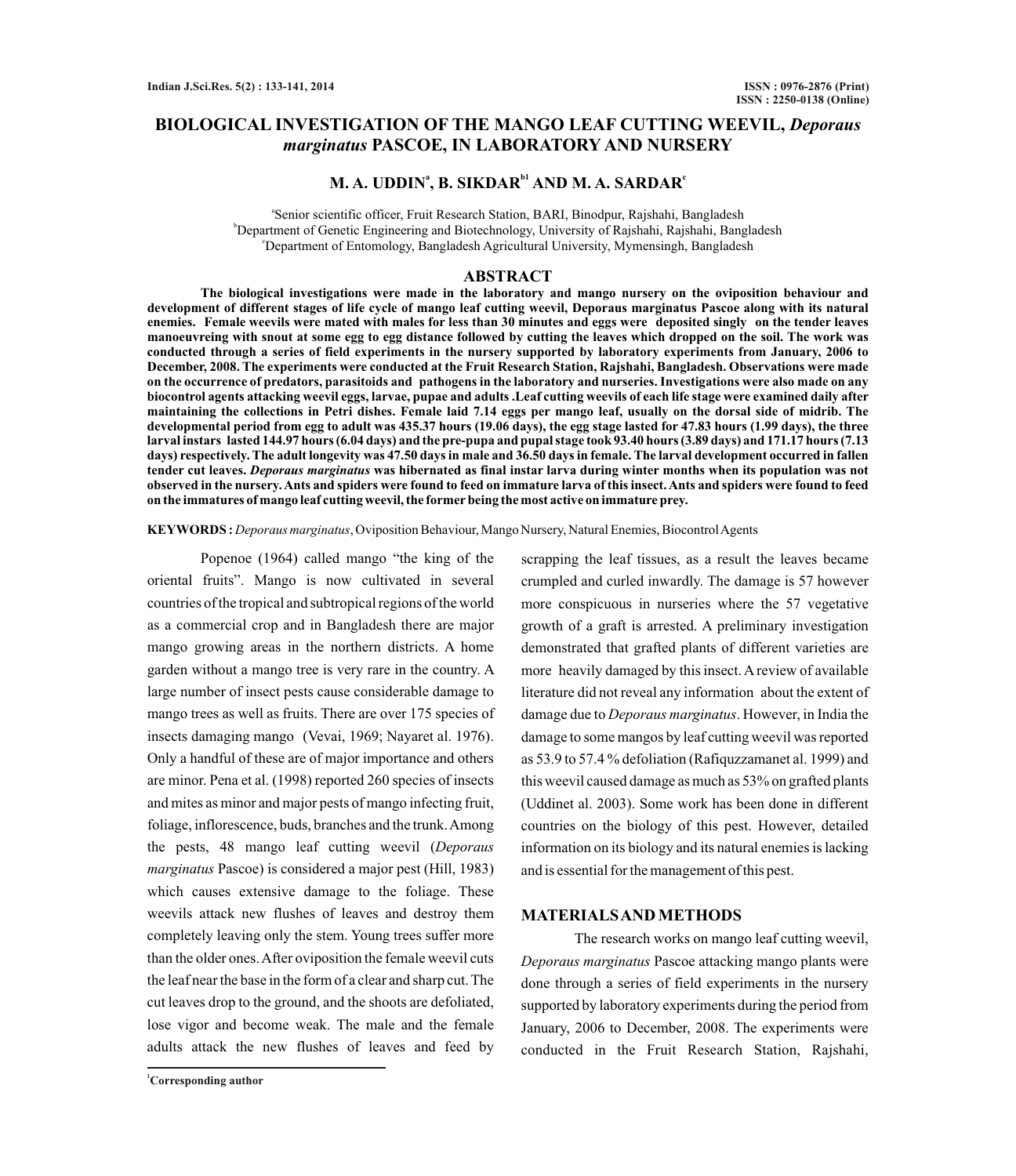Bangladesh.

A colony of weevil was maintained in a Petri dish (20 cm dia) in the laboratory from collection of freshly egg deposited on just fallen cut leaves . The larval and pupal stages were allowed to complete over and inside the soil. The observations on egg, larval, pre-pupal and pupal periods and cocoon formation in earthen shell along with detailed morphology of immature and mature stages including size of eggs, larvae, pupae and adult males and females were taken. The duration of each stage was recorded frequently in hours. Mating behaviour of adults including mode of egg deposition was also recorded under laboratory condition. The time needed for boring, inserting and hole sealing during egg laying was recorded. The number of eggs hatched per pair of adult weevil was recorded. The prereproductive and reproductive periods were recorded. To measure the depth of the cocoon formation in the soil for pupation of *Deporaus marginatus*, the egg deposited on cut leaves were kept on the wooden tray  $(30\times25\times12$ cm) covered with glass on top, containing a layer of 10 cm moist soil at its bottom. After formation of pupal stage depth was measured by scale.

predators, parasitoids or pathogens in the laboratory and nursery field of mango. Continuous observation was made on the attack of any of the biocontrol agents to eggs, larvae, pupae and adults. Some individuals of each stage of the leaf cutting weevil were examined daily after collection and keeping them in Petri dishes. The photographs and video were taken for different stages of life cycle and natural enemies.

## **RESULTS**

## **Mating and Oviposition Behaviour**

Freshly emerged adults did not mate. The mating commenced after 2 days of emergence. The adults mated freely in both the field and the laboratory. The mating posture was normal; the male grasped the female and performed before this function. Adults mated repeatedly before and after oviposition. The mating continued so long the male and female were alive. The mode of egg laying was observed on the tender mango leaf. The female searched on the dorsal surface of the whole leaf before oviposition and finally rested at the midrib towards laminal base leaving a space of  $1.66 \pm 0.20$  cm (Table 1) from the base of lamina.

The studies were made on the occurrence of

| <b>Items</b>                    | Range         | Mean  | SE   |
|---------------------------------|---------------|-------|------|
| Mating period in lab (min)      | $9 - 50$      | 24.20 | 3.97 |
| Mating period in field (min)    | $6 - 35$      | 17.70 | 2.68 |
| Oviposition distance (mm)       | $2.00 - 8.00$ | 4.15  | 0.40 |
| Cut tender leaf with branch(cm) | $0.30 - 3.60$ | 1.66  | 0.20 |
| Cut mature leaf with branch(cm) | $1.00 - 4.00$ | 2.28  | 0.18 |

|  |  | Table 1 : Mating Period, Mean Oviposition Distance and Length of Ortion of Tender and. |  |
|--|--|----------------------------------------------------------------------------------------|--|
|--|--|----------------------------------------------------------------------------------------|--|

**Table 2. Time Required in Different Steps For Deposition of Eggs and Cutting Leaf By Female of Deporaus Marginatus During Laying Eggs on Mango Leaf.**

| <b>Items</b>                                    |                | Range                   | Mean  | <b>SE</b> |
|-------------------------------------------------|----------------|-------------------------|-------|-----------|
| Boring time for inserting egg (sec)             |                | $48 - 105$              | 71.64 | 3.49      |
| Time needed for inserting egg (sec)             |                | $-48$<br>11             | 20.04 | 2.04      |
| Time for sealing hole after inserting egg (sec) |                | $-20$                   | 12.32 | 0.83      |
| Total time for egg deposition (sec)             |                | $-135$<br>63            | 104   | 3.93      |
| Time for cutting leaf (min)                     |                | $3.97 - 6.07$           | 4.82  | 0.21      |
| Pouch length (mm)                               |                | $1.02 - 1.10$           | 1.06  | 0.01      |
| Pouch breadth (mm)                              |                | $0.42 - 0.53$           | 0.46  | 0.01      |
| Time and oviposition                            | Time (Min)     | $-16$<br>5 <sup>1</sup> | 9.08  | 0.58      |
| rate                                            | Egg laid (no.) | $2^{\circ}$<br>$\sim$   | 4.04  | 0.27      |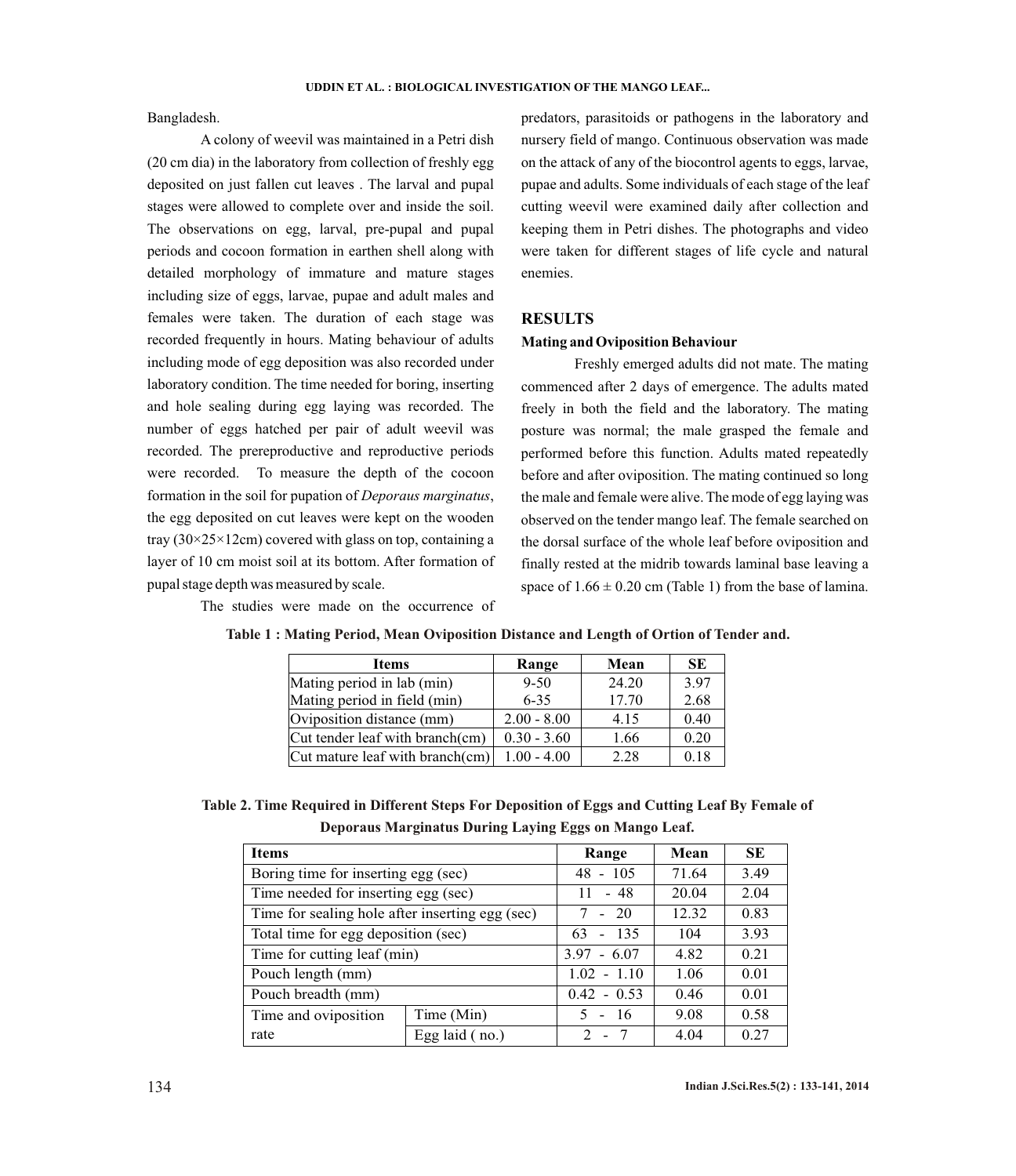

Plate 1 : Showing arrangement of hatched eggs laying alternately along the side of a midrib

The female made a small pouch by inserting full length of snout at the side of midrib for an egg and then she turned about and bent the abdomen slightly to lay an egg inside it pushing it deep into the pouch and deposited a single egg in each pouch. Soon after deposition of egg it again turned around and covered the opening of the pouch by the exudates from around the pouch, so that the egg got full protection against any hazards. Thus the female could complete oviposition. Sometimes the female was also found to deposit the eggs on the midrib at the ventral surface of the leaf . The spots on the egg laying area appeared brownish and were found almost right and or left alternately alongside the midrib and hatched accordingly (Plate 1). The time taken for making pouch, depositing egg and repairing (sealing) of pouch was about  $71.64 \pm 3.49$ ,  $20.04 \pm 2.04$  and  $12.32 \pm 0.83$  seconds (Table 2). To make the whole process the time needed was  $104.0 \pm 3.93$  seconds with the mean of



Plate 2 : The process of cutting tender leaf by female mango leaf cutting weevil.

104 seconds. The mean oviposition distance from egg to egg was  $4.15 \pm 0.40$  mm (Table 1). The average length and breadth of the pouch were  $1.06 \pm 0.01$  mm and  $0.46 \pm 0.01$ mm respectively (Table 2).

Immediately after completion of egg laying, the female adult made an incision first in the midrib of the same leaf and then cut the laminal part along that particular point of incision on either side resulting scissor like cut (Plate 2). The egg bearing leaf then fell on the ground facilitating the newly hatched larvae to feed on the fallen leaf by making mines freely. The time taken for cutting the leaf was observed to be on an average of  $4.82 \pm 0.21$  minutes (Table 2).

### **Egg and Egg Developmental Period**

Freshly laid eggs were small, creamy white and nearly transparent, cylindrical, smooth, both ends rounded and without any distinct markings. It became dull yellow at

| <b>Stages</b>    | Length (mm) |       |      | Width (mm) |      |            | <b>Snout Length (mm)</b> |      |      |            |      |      |
|------------------|-------------|-------|------|------------|------|------------|--------------------------|------|------|------------|------|------|
|                  |             | Range |      |            |      | Range      |                          |      |      | Range      |      |      |
|                  | Min         | Max   | Mea  | SE         | Min  | <b>Max</b> | Mea                      | SЕ   | Min  | <b>Max</b> | Mean | SE   |
| Egg              | 0.57        | 0.73  | 0.66 | 0.02       | 0.25 | 0.32       | 0.29                     | 0.01 |      |            |      |      |
| Larva            |             |       |      |            |      |            |                          |      |      |            |      |      |
| First instar     | 1.58        | 2.10  | 1.85 | 0.05       | 0.68 | 1.00       | 0.87                     | 0.03 |      |            |      |      |
| Second<br>instar | 2.97        | 3.34  | 3.13 | 0.05       | 1.01 | 1.50       | 1.21                     | 0.05 |      |            |      |      |
| Third instar     | 4.61        | 5.29  | 4.96 | 0.08       | 1.81 | 2.05       | 1.94                     | 0.03 |      |            |      |      |
| Pre pupa         | 5.00        | 5.52  | 5.26 | 0.06       | 1.50 | 1.76       | 1.59                     | 0.02 |      |            |      |      |
| Pupa             | 3.76        | 4.49  | 4.02 | 0.07       | 1.50 | 1.76       | 1.65                     | 0.03 |      |            |      |      |
| Adults           |             |       |      |            |      |            |                          |      |      |            |      |      |
| Male             | 4.49        | 5.05  | 4.71 | 0.06       | 1.53 | 1.86       | 1.70                     | 0.04 | 1.05 | 1.13       | 1.12 | 0.01 |
| Female           | 4.79        | 5.58  | 5.15 | 0.09       | 1.53 | 2.10       | 1.96                     | 0.06 | 1.32 | 1.42       | 1.39 | 0.02 |

**Table 3 : Morphometric Measurements of Immature and Adult Stages of Deporaus marginatus**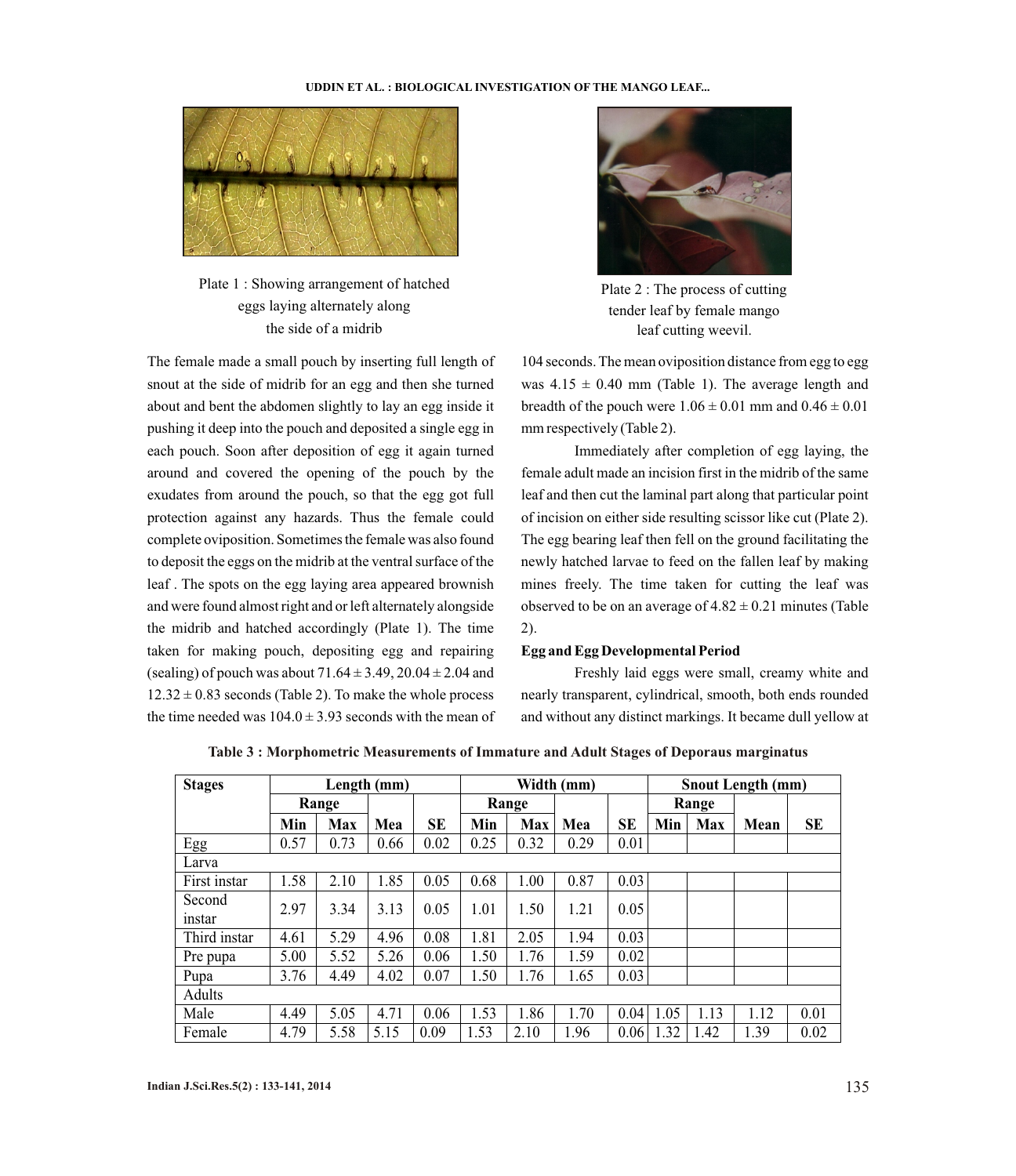|               | <b>Total</b>     | Range (hour) |       | Mean               |      | Mean               |
|---------------|------------------|--------------|-------|--------------------|------|--------------------|
| <b>Stages</b> | observed<br>(no) | Min          | Max   | duration<br>(hour) | SE   | duration<br>(days) |
| Egg           | 47               | 45           | 50.67 | 47.83              | 0.53 | 1.99               |
| Larva         |                  |              |       |                    |      |                    |
| First instar  | 37               | 20           | 29.4  | 24.58              | 0.94 | 1.02               |
| Second instar | 37               | 24           | 34.8  | 29.17              | 1.23 | 1.22               |
| Third instar  | 37               | 87           | 96    | 91.22              | 1.04 | 3.80               |
| Pre pupa      | 31               | 89           | 100   | 93.40              | 1.53 | 3.89               |
| Pupa          | 25               | 162          | 185   | 171.17             | 2.22 | 7.13               |
| Egg to Adult  |                  | 426          | 495.9 | 457.37             |      | 19.06              |

**Table 4. Duration of Egg and Immature Stages of Deporaus Marginatus on Mango Leaf**

the time of hatching. Length and width of the eggs were 0.66  $\pm$  0.02 mm and 0.29  $\pm$  0.01 mm (Table 3). The developmental period of eggs was  $47.83 \pm 0.53$  hours i.e 1.99 days (Table 4). The female preferred to lay eggs in the 25 per cent area from the base of fallen cut leaf where 5.2 eggs were laid (Fig. 1). Afew eggs 0.14 in number were laid on the 76-100 per cent area of the cut leaf. First oviposition was done  $0.60 \pm 0.03$  cm apart from the cut end of the fallen leaf and spread up to  $4.83 \pm 0.47$  cm of total leaf area of  $13.36 \pm 0.47$  cm (Table 5).

Total number of eggs laid was found to be  $7.14 \pm 1.1$ 0.53 per leaf (Table 5). Two pairs of male and female were observed to record their daily egg hatching. The daily number of hatched eggs were 2 to 28 and 12 to 25 with the total hatched eggs of 762 and 415 for the first and second pair, respectively (Table 6). Pre-reproductive period was short and reproduction period was long with the mean of 31.50 days (Table 6). Different stages of life cycle of *Deporaus marginatus*shown in Plate 3.

#### **Larva and Larval Period**

When egg hatched inside the midrib, the larva came out of the midrib. There were three larval instars showing no significant differences in the general characteristics of the three instars except for the size of the body and head capsule. The larva on hatching eggs mined and fed between leaf surface seen as small narrow galleries with full of excreta. The final instar larvae remained inside the fallen dead and dried leaves which could be exposed by breaking the leaves. The larva was apodous, moderately stout, thin and pliable, subcylindrical, flat, weakly curved; head exerted, retracted into prothorax, depressed, lightly

pigmented, mouth prognathous,thorax three segmented, body hair fine. Abdomen with ten segments, exhibits transverse folds with two dorsal plicae in each segment . The third instar larva was yellowish or dirty green and more active than the preceding instars. The mean length and width of first, second and third instar larvae showed variations of  $1.85 \pm 0.05$  mm,  $3.13 \pm 0.05$  mm and  $4.96 \pm 0.05$ 0.08 mm and width of  $0.87 \pm 0.03$  mm,  $1.21 \pm 0.05$  mm and  $1.94 \pm 0.03$  mm respectively (Table 3). The developmental period of first, second and third instar larvae were observed as  $24.58 \pm 0.94$ ,  $29.17 \pm 1.23$  and  $91.22 \pm 1.04$  hours respectively (Table 4).

### **Pupa and Pupation**

A full grown larva bored its way out of the withered leaves and entered into the soil. On finding a suitable location with loose soil, the larva constructed a small earthen shell or cocoon for pupation which was round and contained one full grown larva . The larva remained inactive for a period  $93.40 \pm 1.53$  hours (3.89 days) as a prepupal stage (Table 4). Then it was transformed into a pupa. The length and breadth of pre pupa were  $5.26 \pm 1.06$ mm and  $1.59 \pm 0.02$  mm (Table 3).

The earthen shells (cocoon) were found normally at a mean depth of  $1.50 \pm 0.15$  cm in the soil measuring 3.91  $\pm$  0.10 mm in diameter (Table 7), having single pupa in each shell (Plate 4).

Newly formed pupae were uniformly whitish yellow. Body was soft with minute setae, head was little broad bearing two pairs of divergent sitae, one pair above eyes and one pair at the juncture of beak and head. Other pairs of setae were present in other positions of the body.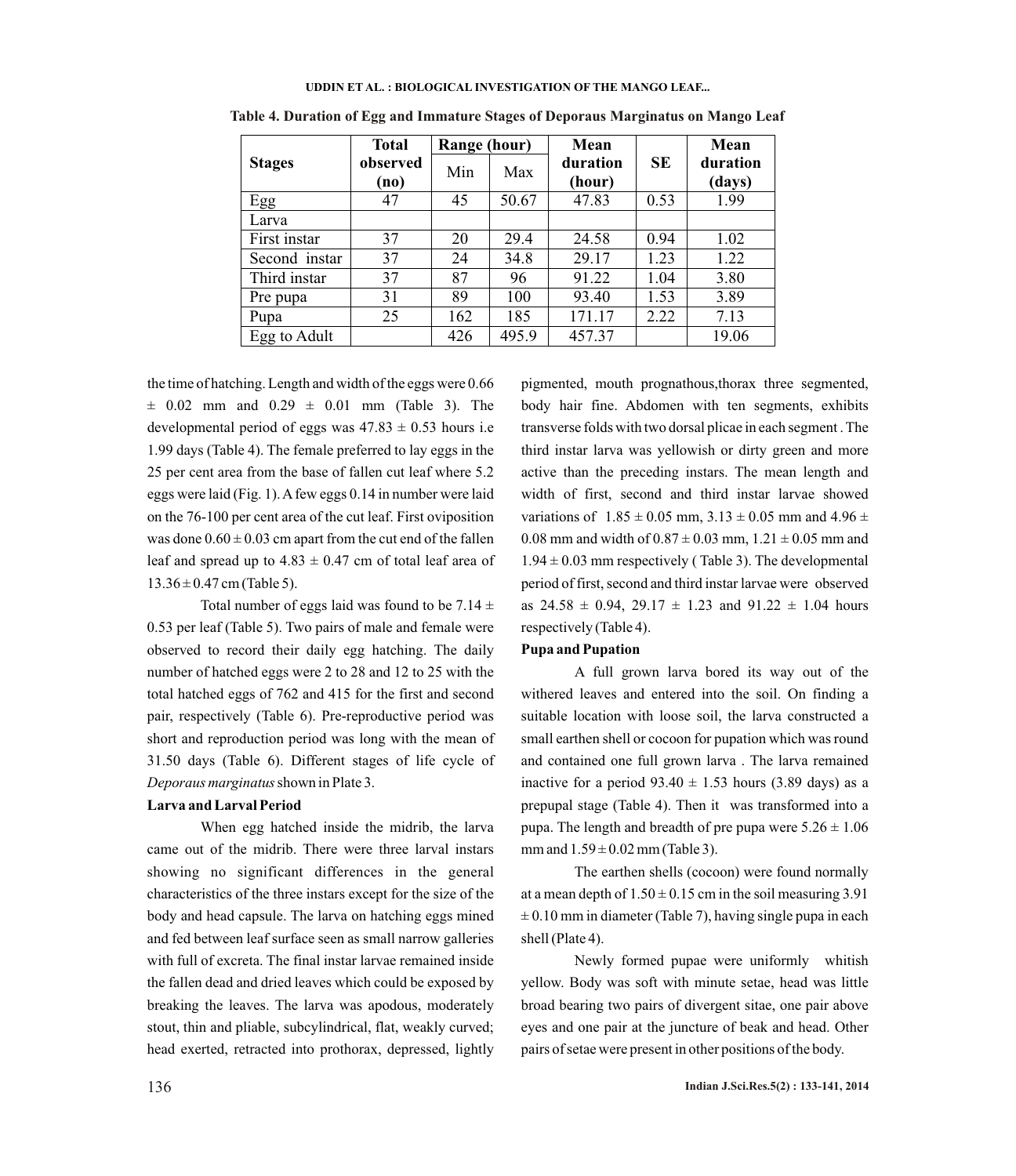

**Figure 1 : Oviposition and Egg Hatching in Different Cut Leaf Areas of Mango Leaf By Leaf Cutting Weevil.**



**Plate 3 : Different Stages in Life Cycle of** *Deporaus marginatus*

The length and width of the pupa were  $4.02 \pm 0.07$ mm and  $1.65 \pm 0.03$  mm (Table 3) and the pupal period was  $171.17 \pm 2.22$  hours (7.13 days) (Table 4). The total life cycle of the leaf cutting weevil from egg to emergence of adult was  $457.37 \pm 7.43$  hours (19.06 days) (Figure 2).

### **Adult Morphometrics and Duration**

Adult weevil emerged out by breaking the earthen shell. The opening of the shell was  $1.65 \pm 0.05$  mm in

diameter (Table 7). The male weevil was slightly smaller than the female measuring  $4.71 \pm 0.06$  mm in length and and  $1.70 \pm 0.04$  mm in width. Both the sexes were dark brown in colour with reddish orange prothorax and femora. It exhibited differences in colour such as reddish brown with yellowish abdomen and uniform black. Snout was slender and strongly curved being shorter in male than the female. The length of the male's snout was shorter than that of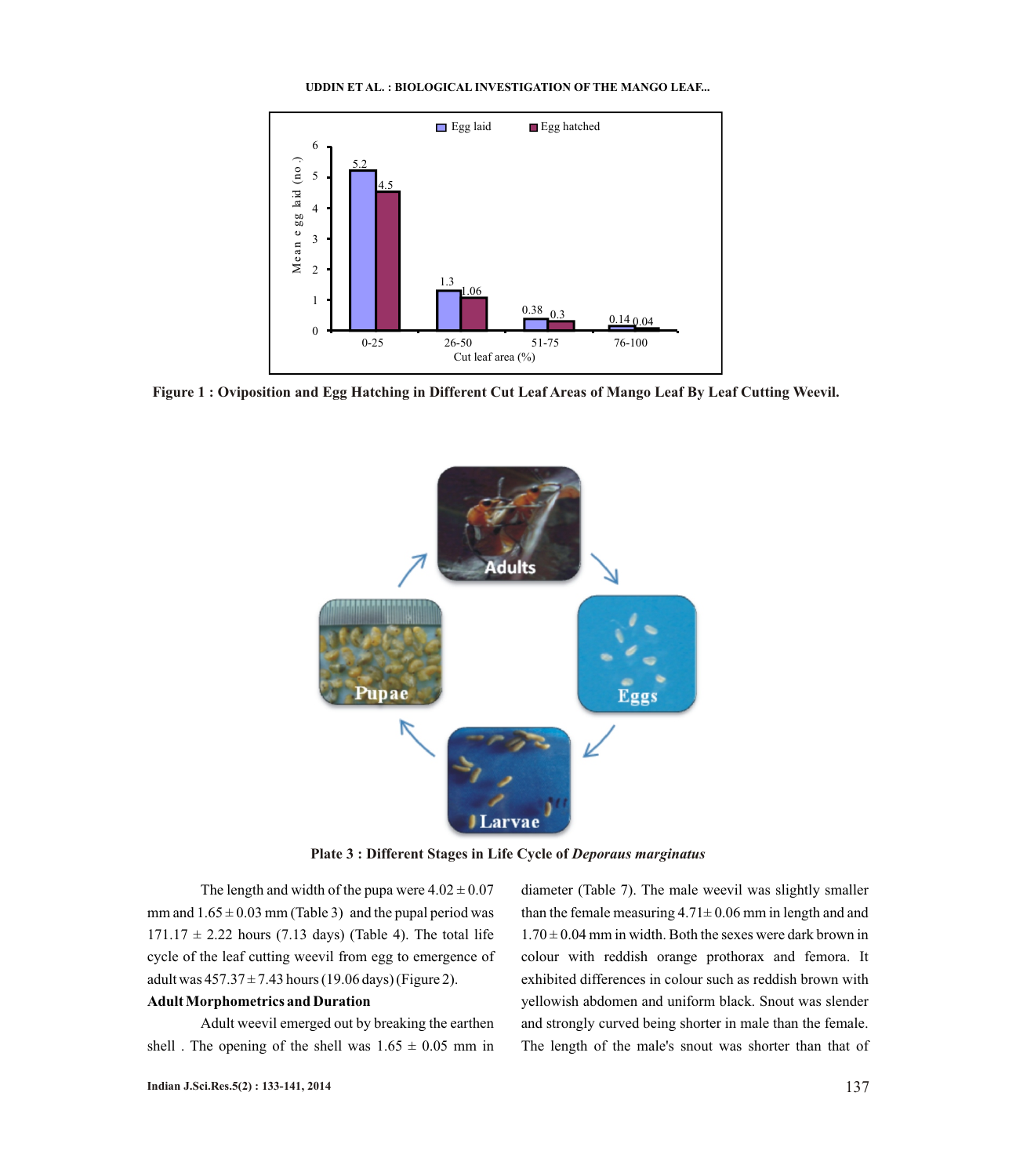| <b>Items</b>                     |                   | Range          | Mean  | <b>SE</b> |
|----------------------------------|-------------------|----------------|-------|-----------|
| Length of cut leaf $(cm)$        |                   | $6.80 - 21.50$ | 13.36 | 0.47      |
| Total egg laid per leaf (no.)    |                   | $2 - 18$       | 7.14  | 0.53      |
| Total egg hatched per leaf (no.) |                   | $2 - 18$       | 5.90  | 0.48      |
| $0 - 25%$ leaf area              | Egg laid (no.)    | $2 - 15$       | 5.20  | 0.35      |
|                                  | Egg hatched (no.) | $0 - 14$       | 4.50  | 0.35      |
| 26 - 50% leaf area               | Egg laid $(no.)$  | $0 - 7$        | 1.30  | 0.21      |
|                                  | Egg hatched (no.) | $0 - 7$        | 1.06  | 0.19      |
| 51 - 75% leaf area               | Egg laid $(no.)$  | $0 - 4$        | 0.38  | 0.13      |
|                                  | Egg hatched (no.) | $0 - 4$        | 0.30  | 0.11      |
| 76 -100% leaf area               | Egg laid $(no.)$  | $0 - 4$        | 0.14  | 0.09      |
|                                  | Egg hatched (no.) | $-1$<br>0      | 0.04  | 0.03      |
| 1st oviposition distance (cm)    |                   | $0.40 - 1.10$  | 0.60  | 0.03      |
| Last oviposition distance (cm)   |                   | $0.70 - 14.50$ | 4.83  | 0.47      |

# **Table 5 : Oviposition, Egg Hatching and Oviposition Distance in Different Areas of Mango Leaf by** *Deporaus marginatus*

| Table 6 : Mean Number of Hatching Eggs, Pre-reproductive and Reproductive Period and |
|--------------------------------------------------------------------------------------|
| <b>Adult Longevity of Deporaus Marginatus.</b>                                       |

| <b>Adult</b><br>pair | Range of<br>hatching eggs<br>per day (no.) | <b>Total</b><br>hatching<br>eggs (no.) | Pre-<br>Reproductive<br>reproductive<br>period (day)<br>period (day) |       |       | <b>Adult longevity</b><br>(day) |  |
|----------------------|--------------------------------------------|----------------------------------------|----------------------------------------------------------------------|-------|-------|---------------------------------|--|
|                      |                                            |                                        |                                                                      |       | Male  | Female                          |  |
| Pair 1               | $2 - 28$                                   | 762                                    |                                                                      | 41    | 54    | 46                              |  |
| Pair 2               | $12 - 25$                                  | 415                                    |                                                                      | 22    | 41    | 27                              |  |
| Mean                 |                                            | 588.50                                 | ↑                                                                    | 31.50 | 47.50 | 36.50                           |  |
| <b>SE</b>            |                                            | 116.20                                 | 0.03                                                                 | 7.75  | 4.30  | 5.81                            |  |

female (Table 3). The antennae was elongate and was inserted well below the middle of the snout. The longevity of male weevil was  $47.50 \pm 4.30$  days and that of female  $36.50 \pm 5.81$  days (Table 6). The survival of immatures emerged from egg stage were 67.62-76.79 per cent and 62.96 per cent became adults ( Figure 3). The overall total life cycle duration from egg to egg was 55.56 days (Figure 2).

#### **Adult Morphometrics and Duration**

Adult weevil emerged out by breaking the earthen shell. The opening of the shell was  $1.65 \pm 0.05$  mm in diameter (Table 7). The male weevil was slightly smaller than the female measuring  $4.71 \pm 0.06$  mm in length and and  $1.70 \pm 0.04$  mm in width. Both the sexes were dark brown in colour with reddish orange prothorax and femora. It exhibited differences in colour such as reddish brown with yellowish abdomen and uniform black. Snout was slender



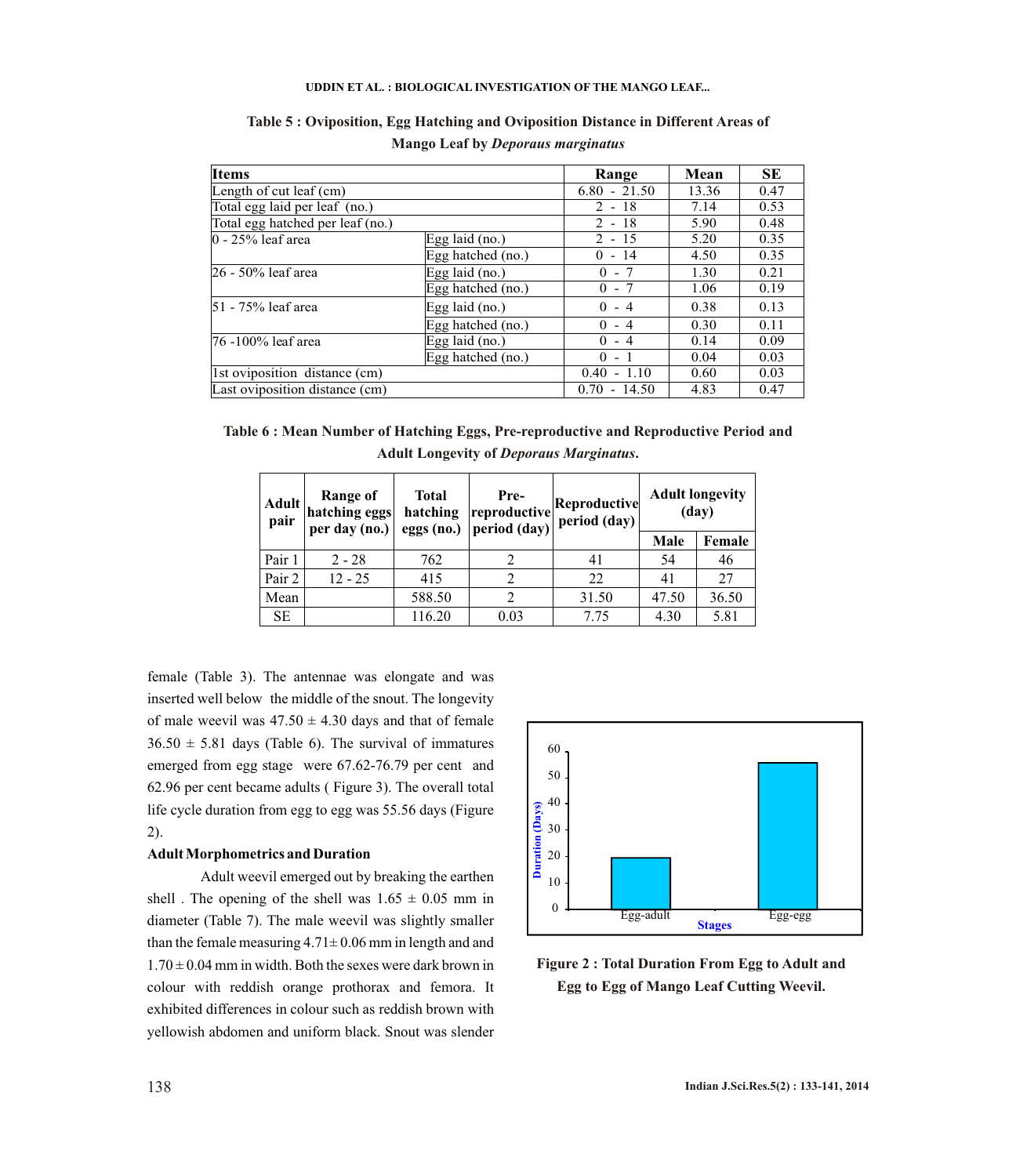

**Plate 4 : The Size of Pupal Shell of Mango Leaf Cutting Weevil (Left) and Depth of Pupal Shell (Right).**

**Table 7 : Mean Soil Depth for Cocoon Formation, Cocoon Diameter and... Hole Diameter on Soil Surface for Adult Emergence**

| Items                                | Range         | Mean | SE   |
|--------------------------------------|---------------|------|------|
| Soil depth (cm)                      | $0.50 - 3.70$ | 1.50 | 0.15 |
| Cocoon diameter (mm)                 | $3.25 - 5.00$ | 3.91 | 0.10 |
| Hole diameter on soil<br>surface(mm) | $1.25 - 2.00$ | 1.65 | 0.05 |

and strongly curved being shorter in male than the female. The length of the male's snout was shorter than that of female (Table 3). The antennae was elongate and was inserted well below the middle of the snout. The longevity of male weevil was  $47.50 \pm 4.30$  days and that of female  $36.50 \pm 5.81$  days (Table 6). The survival of immatures emerged from egg stage were 67.62 76.79 per cent and 62.96 per cent became adults (Figure 3). The overall total life cycle duration from egg to egg was 55.56 days (Figure 2).



**Figure 3 : Percentage of Larva, Pupa and Adult Emergence From the Eggs (100=6.98 egg/leaf).**

## **Hibernation of Leaf Cutting Weevil**

When the full fed final instar larvae entered in to the soil for pupation in the month of mid November they remained inactive showing no obvious change. It remained in this stage until mid February and thereafter pupae were formed. Thus the larvae passed the winter months without going to form pupae. The temperature began to rise from March when the adults started emerging from the soil.

# **Natural Enemies**

Only two types of predators were found in association with this insect. The predators were ants and spiders. The ants and spiders were not identified but they were found to feed on the larva and pupa of leaf cutting weevil. Several ants attacked a single larva and also pupa (Plate 5). The ants preyed the larvae found on the surface and pupae inside the soil where the pupae remained till the emergence of adult . The ants dragged the preys during feeding. The spider of brown colour directly attacked the larvae of mango leaf cutting weevil and sucked up the body fluid by holding the prey into the mouth until its death. The larvae fed by this spider predator could not move and died (Plate 6).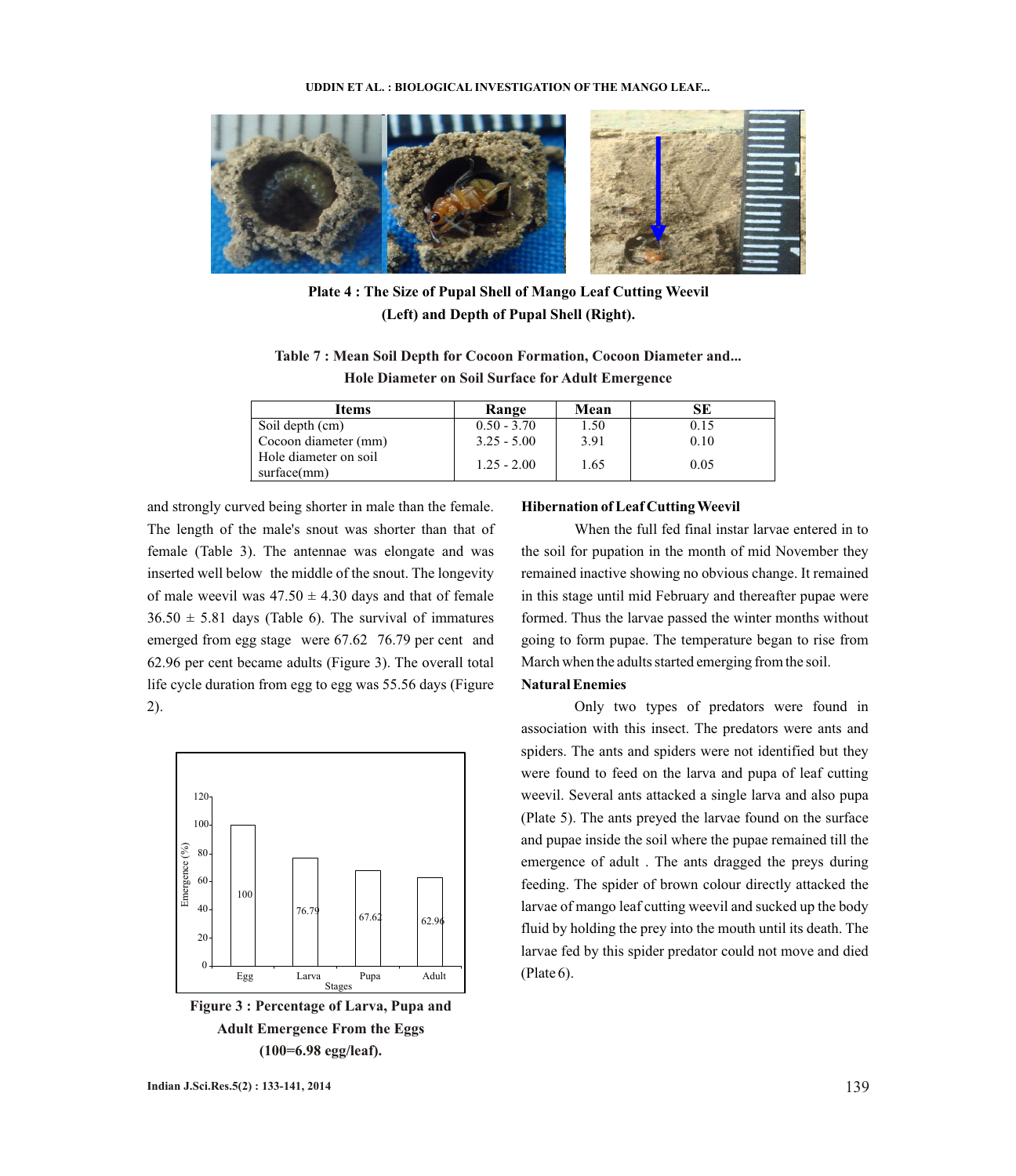

**Plate 5 : . Several ants attacked Larvae of Mango Leaf Cutting Weevil to Carry Them in the Nest Showing Hole**

## **DISCUSSION**

The results of the present investigation indicated that *Deporaus marginatus* mated two days after emergence and it occurred freely and frequently under both laboratory and field conditions. The duration of the mating lasted for 24.2 minutes in the laboratory and less by 6.5 minutes in the field. Adults mated repeatedly before and after oviposition. This was in parity with the findings of Rafiquzzaman and Maiti (1998) who reported that *Deporaus marginatus*mated freely in both field and in captivity and mating usually took place 2-3 days after adult emergence and lasted for 15-40 minutes. The duration of mating of *Deporaus marginatus*in the present study and the other workers already mentioned differed from Tigvattnanont (1988) who observed the begining of mating on 5th and 7th day after emergence. But the other aspects of mating were the same.

The female of mango leaf cutting weevil demonstrated a remarkable feature during oviposition. The whole process consisted of making pouch by boring, inserting egg and sealing hole (opening of pouch) after laying egg in order to ensure the security of the egg. The weevil took a certain time to complete this process which lasted for 104 seconds. About three-fourth of the total time was required for making pouch, and little time was spent for other events such as boring, egg insertion and sealing the opening of the pouch. The female weevil preferred for oviposition within 25 per cent area of the cut leaf from the base of lamina in which the maximum egg laying as much as 72.82 per cent egg were laid. The rest of the eggs were laid towards the tip of the lamina. It was possible that the weevil chose the wider area of the midrib for oviposition which was



**Plate 6. Spider attacked a larva of mango leaf cutting weevil and in feeding state** 

present within the 25 per cent area from the base of cut leaf. The midrib was narrower towards the tip and seemingly not suitable for oviposition.

The larva of mango leaf cutting weevil completed three instars with distinct morphological variations at each instar stage the last instar larva being large in size. The larva was apodous concentrating its development on the tender mango leaf in localized position and became more active in the final instar than in the preceding ones. The total larval period lasted for 6.04 days in which over 50 per cent of the period was occupied by the final instar. The pupa of mango leaf cutting weevil was of exerate type, the appendages free from the body which is the general character of coleoptera. The pupal period remained for week followed by a short pre-pupal stage which was about half the pupal period.

The life cycle of mango leaf cutting weevil from egg to adult lasted for 19.06 days and total life cycle form egg to egg was 55.56 days. The mango leaf cutting weevil at adult stage lived longer than the egg and immatures which was almost double the duration of egg-adult. The life cycle of mango leaf cutting weevil averaged 65.25 days (Bhole and Dumbre 1989). It was possible that the difference of life cycle of mango leaf cutting weevil in the present study and that of other findings was due to different ecological factors of different places influencing on the life cycle of mango leaf cutting weevil.

Mango leaf cutting weevil hibernated at the larval stage particularly when they became full grown and ready for undergoing pupation. This condition occurred in the month of mid November until February when the temperature was  $25.66^{\circ}$ C and  $19.28^{\circ}$ C. When the